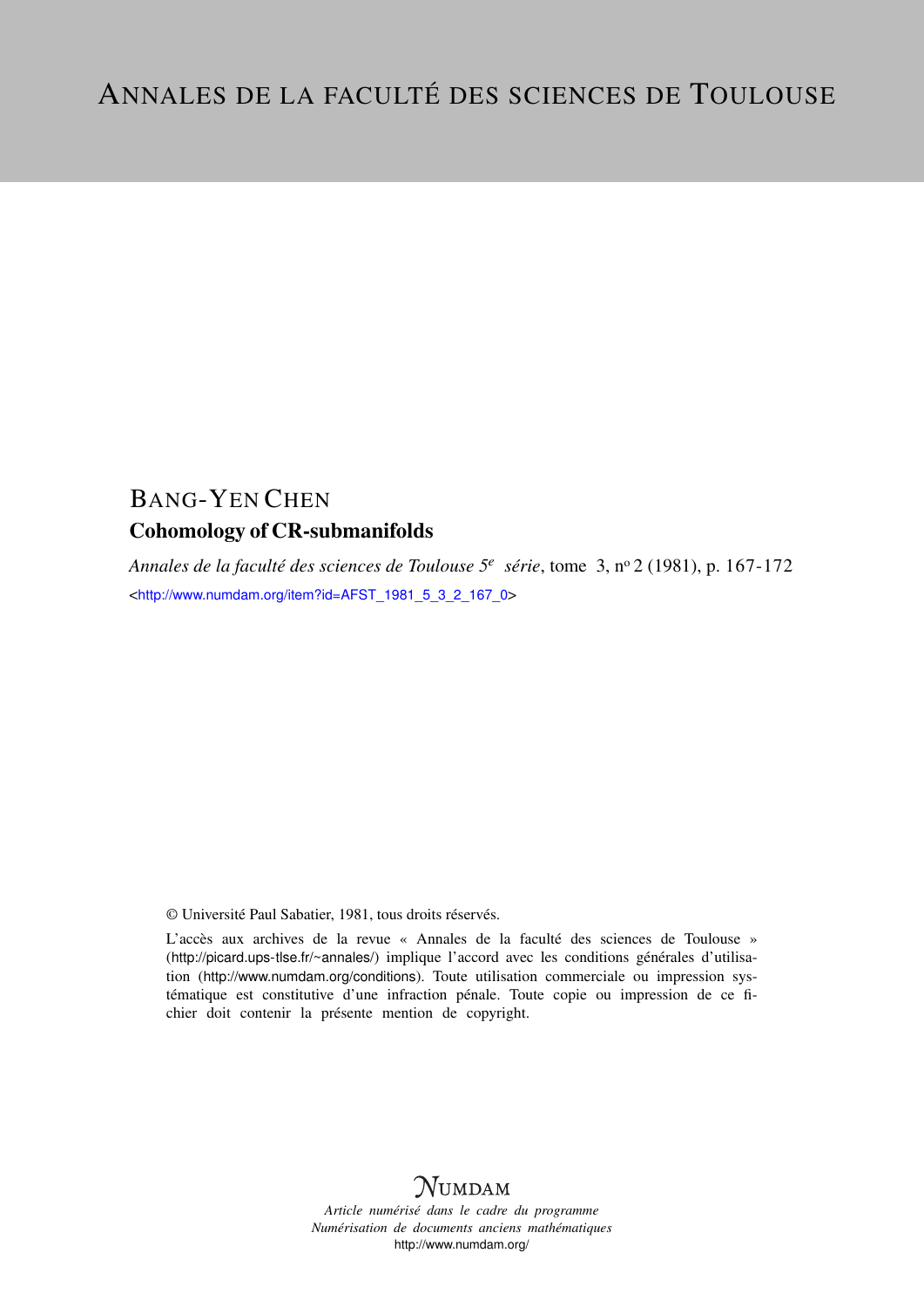Annales Faculté des Sciences Toulouse Vol III, 1981, P. 167 à 172

## COHOMOLOGY OF CR-SUBMANIFOLDS

Bang-Yen Chen<sup>(1)</sup>

(1) Department of Mathematics, Michigan State University, East Lansing, Michigan 48824 - USA.

Resume : Nous introduisons canoniquement une classe de cohomologie de Rham pour une CRsous-variete compacte d'une variété kaehlérienne. Cette classe de cohomologie est utilisée pour montrer que si un certain groupe de cohomologie de dimension paire d'une CR-sous-variété, N est trivial, alors, soit la distribution holomorphe de N n'est pas intégrable, soit la distribution totalement réelle de N n'est pas minimale.

Summary : We introduce a canonical de Rham cohomology class for a closed CR-submanifold in a Kaehler manifold. This cohomology class is used to prove that if some even-dimensional cohomology group of a CR-submanifold N is trivial, then either the holomorphic distribution of N is not integrable or the totally real distribution of N is not minimal.

#### 1. - INTRODUCTION

Let  $\widetilde{M}$  be a Kaehler manifold with complex structure J and N a Riemannian manifold isometrically immersed in  $\widetilde{M}$ . Let  $\mathcal{D}_{\mathbf{x}}$  be the maximal holomorphic subspace of the tangent space  $T_xN$ , i.e.,  $\mathscr{D}_x = T_xN \cap J(T_xN)$ . If the dimension of  $\mathscr{D}_x$  is constant along N, then  $\mathscr{D}_x$  defines a differentiable distribution  $\mathscr D$ , called the *holomorphic distribution* of N. A submanifold N in  $\widetilde M$ is called a CR-submanifold [1,2] if there exists on N a holomorphic distribution  $\mathscr D$  such that its orthogonal complement  $\mathscr{D}^\perp$  is a distribution satisfying J  $\mathscr{D}^\perp_\mathbf{X} \subset \mathsf{T}^\perp_\mathbf{X} \mathsf{N},$   $\mathsf{x} \in \mathsf{N}.$   $\mathscr{D}^\perp$  is called isometrically immersed in  $\widetilde{M}$ . Let  $\mathcal{D}_X$  be the maximal holomorphic subspace of t<br>  $T_XN$ , i.e.,  $\mathcal{D}_X = T_XN \cap J(T_XN)$ . If the dimension of  $\mathcal{D}_X$  is constant along N, t<br>
a differentiable distribution  $\mathcal{D}$ ,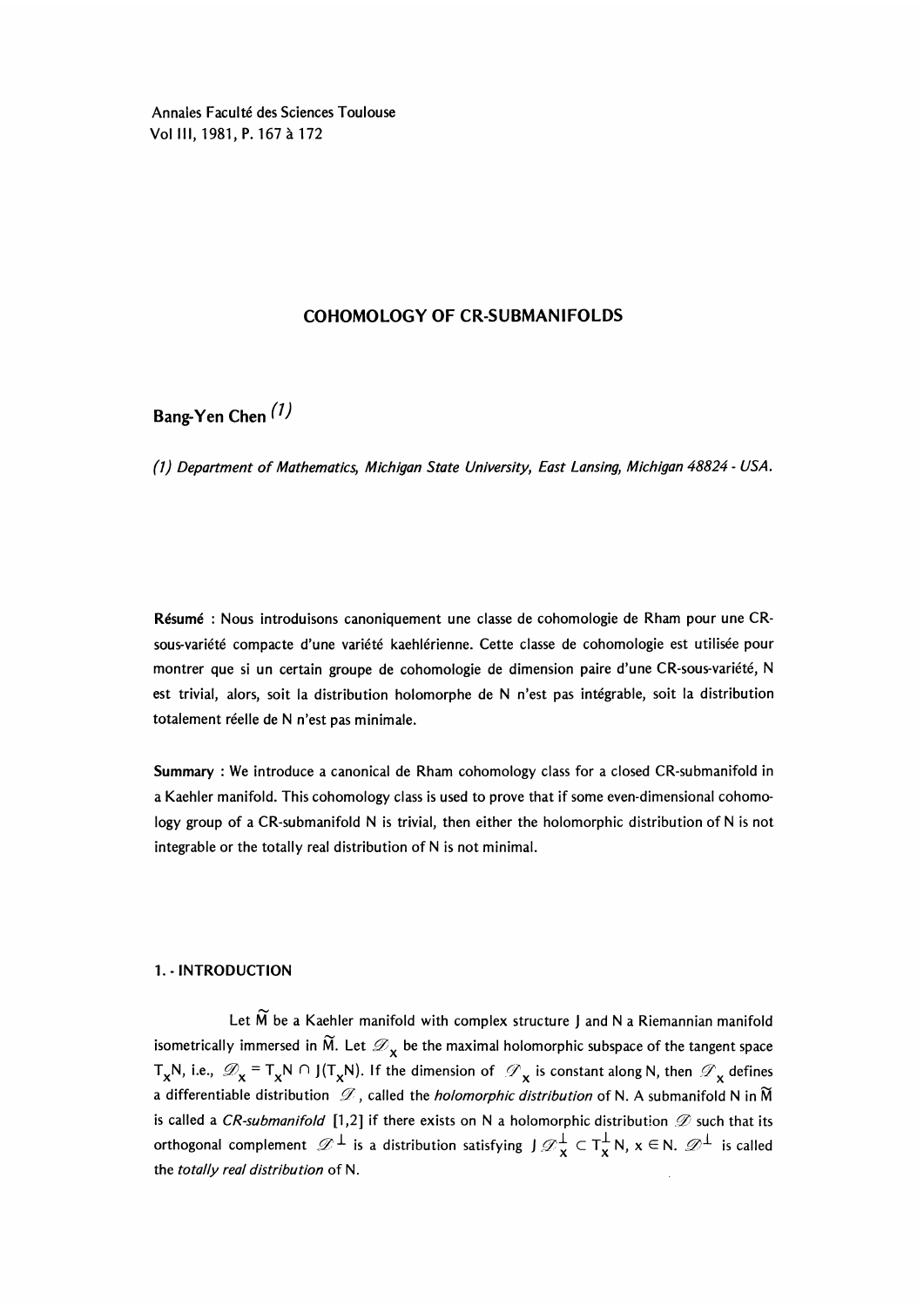Let  $K$  be a differentiable distribution on a Rieamnnian manifold N with Levi-Civita connection  $\nabla$ . We put

for any vector fields X,Y in H, where  $(\nabla_X Y)^{\perp}$  denotes the component of  $\nabla_X Y$  in the orthogonal complementary distribution  $\mathcal{H}^{\perp}$  in N. Let  $X_1,...,X_r$  be an orthonormal basis of  $\mathcal{H}$ ,  $r = \dim_{\text{IR}} \mathcal{H}$ . If we put

(1.2) 
$$
\beta = \frac{1}{r} \sum_{i=1}^{r} \delta(x_i, x_i)
$$

Then  $\hat{H}$  is a well-defined  $\mathcal{H}^{\perp}$  -valued vector field on N (up to sign), called the *mean-curvature vec*tor of H. A distribution H on N is called *minimal* if the mean-curvature vector  $\hat{H}$  of H vanishes identically.

The main purpose of this paper is to introduce a canonical cohomology class and use it to prove the following.

THEOREM 1. Let N be a closed CR-submanifold of a Kaehler manifold  $\widetilde{M}$ . If  $H^{2k}(N; IR) = 0$ for some k  $\leqslant$  dim $_{\mathbb{C}}$   $\mathscr{D}$  , then either  $\mathscr{D}$  is not integrable or  $\mathscr{D}^{\perp}$  is not minimal.

## 2. - THE CANONICAL CLASS OF CR-SUBMANIFOLDS

Let M be a Kaehler manifold and N a CR-submanifold of  $\widetilde{M}$ . We denote by  $\leq$ ,  $>$ the metric tensor of  $\widetilde{M}$  as well as that induced on N. Let  $\nabla$  and  $\widetilde{\nabla}$  be the covariant differentiations on N and  $\widetilde{M}$ , respectively. The Gauss and Weingarten formulas are given respectively by

(2.1) 
$$
\widetilde{\nabla}_X Y = \nabla_X Y + \sigma(X, Y),
$$

$$
\widetilde{\nabla}_{\chi}\xi = -A_{\xi}X + D_{\chi}\xi
$$

for any vector fields X,Y tangent to N and any vector field  $\xi$  normal to N. The second fundamental form  $\sigma$  and the second fundamental tensor  $A_{\xi}$  satisfy  $\langle A_{\xi},X,Y \rangle = \langle \sigma(X,Y),\xi \rangle$ . We recall the following.

PROPOSITION 2 [2]. The totally real distribution  $\mathscr{D}^{\perp}$  of any CR-submanifold in any Kaehler manifold is integrable.

For a CR-submanifold N of a Kaehler manifold M, we choose an orthogonal local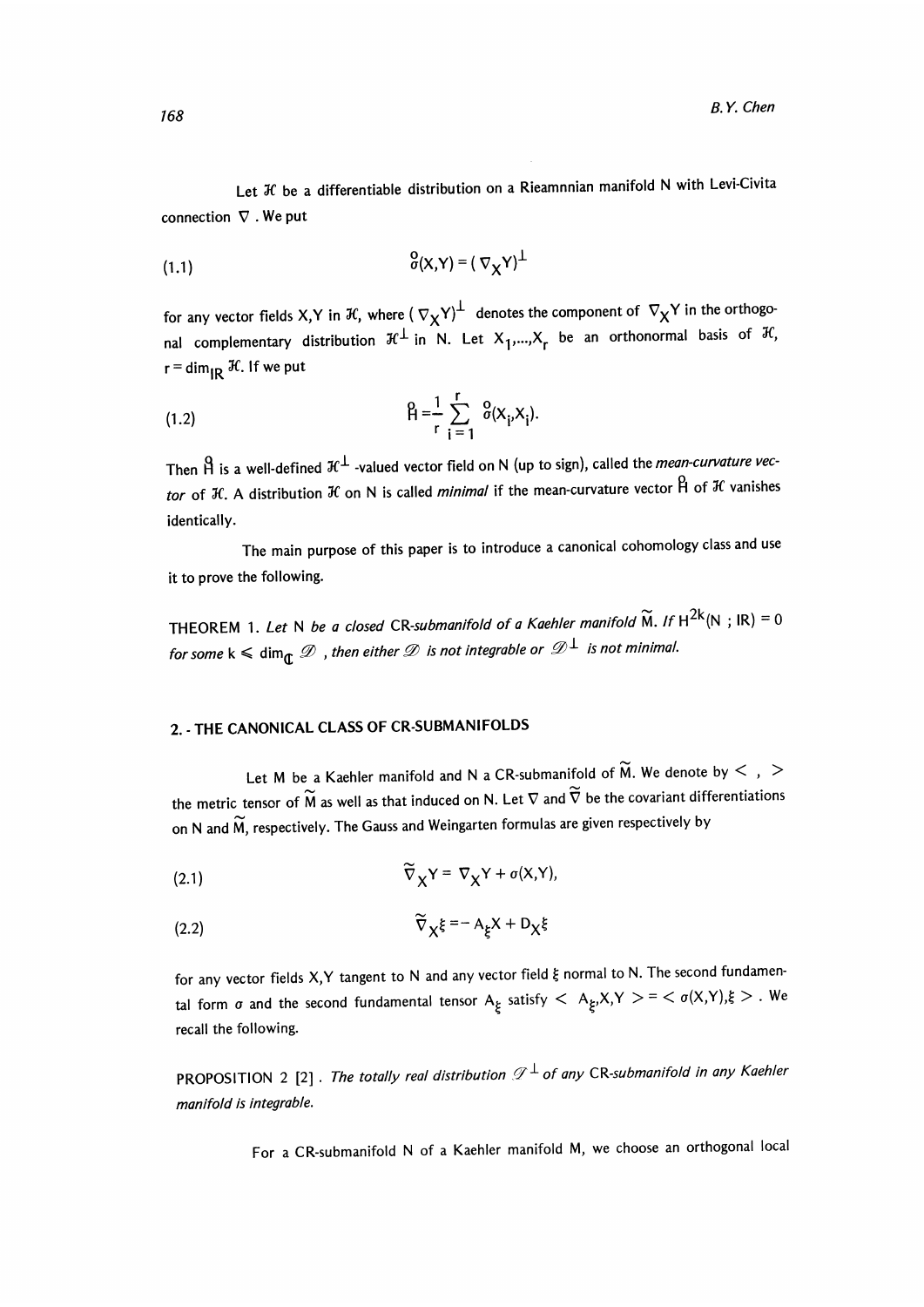frame  $e_1,...,e_h$ ,  $Je_1,...,Je_h$  of  $\mathcal{D}$ . Let  $\omega^1,...,\omega^h,\omega^{h+1},...\omega^{2h}$  be the 2h 1-forms on N satisfying

(2.3) 
$$
\omega^{j}(z) = 0, \omega^{i}(e_{j}) = \delta_{ij}, i, j = 1,...,2h
$$

for any  $Z \in \mathscr{D}^{\perp}$  where  $e_{h+1} = Je_i$ . Then

$$
\omega = \omega^1 \wedge ... \wedge \omega^{2h}
$$

defines a 2h-form on N. This form is a well-defined global 2h-form on N because  $\mathscr D$  is orientable. We give the following.

THEOREM 3. For any closed CR-submanifold N of a Kaehler manifold M, the  $2h$ -form  $\omega$  is closed which defines a canonical deRham cohomology class given by

(2.5) 
$$
c(N) = [\omega] \in H^{2h}(N; IR), h = \dim_{\mathbf{f}} \mathcal{D}
$$

Moreover, this cohomology class is nontrivial if  $\mathscr D$  is integrable and  $\mathscr D^{\perp}$  is minimal.

Proof. First we give the following.

LEMMA 4. If N is a CR-submanifold of a Kaehler manifold M, then the holomorphic distribution  $D$  is minimal.

Let X and Z be vector fields in  $\mathscr{D}$  and  $\mathscr{D}^{\perp}$ , respectively. Then we have

(2.6) 
$$
\langle Z, \nabla_X X \rangle = \langle JZ, \widetilde{\nabla}_X JX \rangle = -\langle \widetilde{\nabla}_X JZ, JX \rangle = \langle A_{JZ} X, JX \rangle.
$$

Thus we find

(2.7) 
$$
\langle Z, \nabla_{JX} JX \rangle = - \langle A_{JZ} JX, X \rangle = - \langle A_{JZ} X, JX \rangle.
$$

Combining (2.6) and (2.7) we get  $\langle \nabla_{\mathbf{X}} \chi + \nabla_{\mathbf{X}} \chi \chi \rangle = 0$  from which we conclude that the holomorphic distribution  $\mathscr D$  is minimal. This proves the lemma.

From (2.4) we have

(2.8) 
$$
d\omega = \sum_{i=1}^{2h} (-1)^{i} \omega^{1} \Lambda ... \Lambda d\omega^{i} \Lambda ... \Lambda \omega^{2h}.
$$

It is clear from (2.3) and (2.8) that  $d\omega = 0$  if and only if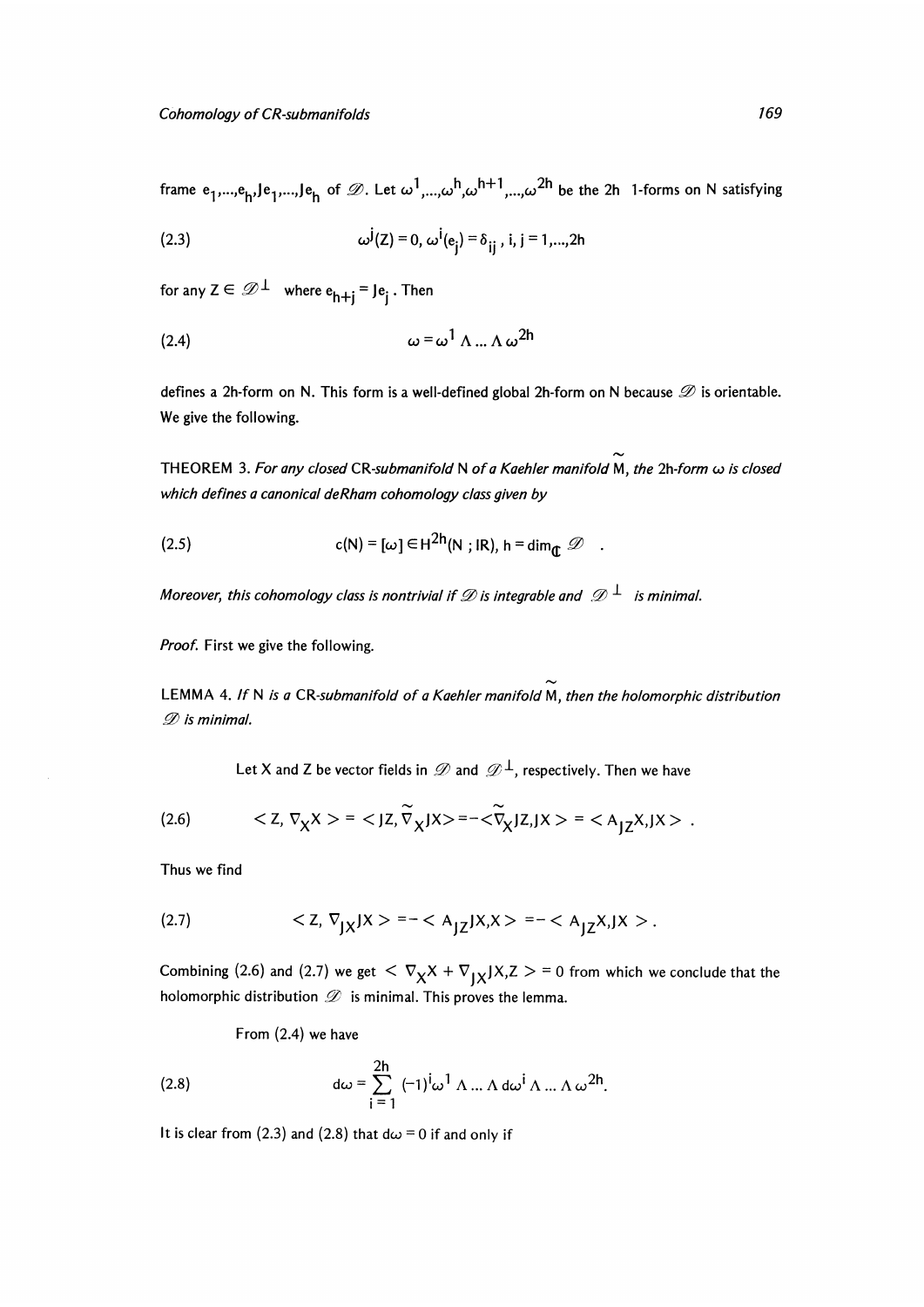(2.9) 
$$
d\omega(Z_1, Z_2, X_1, ..., X_{2h-1}) = 0
$$

$$
d\omega(Z_1, X_1, ..., X_{2h}) = 0
$$

for any vectors  $Z_1, Z_2 \in \mathcal{D}^{\perp}$  and  $X_1,...,X_{2h-1} \in \mathcal{D}$  . However, it follows from straight-forward computation that (2.9) holds when and only when  $\mathscr{D}^{\perp}$  is integrable and (2.10) holds when and only when  $\mathscr D$  is minimal. But for a CR-submanifold in a Kaehler manifold these two conditions hold automatically (Propositition 2 and Lemma 4). Therefore, the 2h-form  $\omega$  is closed. Consequently,  $\omega$  defines a deRham cohomology class c(N) given by (2.5).

Let  $e_{2h+1},...,e_{2h+p}$  be an orthonormal local frame of  $\mathscr{D}^{\perp}$  and let  $\omega^{2h+1},...,\omega^{2h+p}$  be the p 1-forms on N satisfying  $\omega^{\alpha}(X) = 0$  and  $\omega^{\alpha}(e_{\beta}) = 0$  for any X in  $\mathcal{D}$ , where  $\alpha, \beta = 2h+1,...,2h+p$ . Then by a similar argument for  $\omega$ , we may conclude that if  $\mathscr D$  is integrable and  $\mathscr D^{\perp}$  is minimal, then the p-form  $\omega^{\perp} = \omega^{2h+1} \Lambda$  ...  $\Lambda \omega^{2h+p}$  is closed. Thus, the 2h-form  $\omega$  is coclosed, i.e.,  $\delta\omega = 0$ . Since N is a closed submanifold,  $\omega$  is harmonic. Because  $\omega$  is nontrivial, the cohomology class [ $\omega$ ] represented by  $\omega$  is nontrivial in  $H^{2h}(N; IR)$ . This proves the Theorem.

#### 2. PROOF OF THEOREM 1

Let N be a closed CR-submanifold of a complex m-dimensional Kaehler manifold M. Let h = dim<sub> $\int_{\mathbb{C}} \mathcal{D}$  and p = dim<sub>IR</sub>  $\mathcal{D}^{\perp}$ . We choose an orthonormal local frame</sub>

$$
e_1, \ldots, e_h, e_{h+1}, \ldots, e_{h+p}, e_{h+p+1}, \ldots, e_m, e_1, \ldots, e_m
$$

in  $\widetilde{M}$  in such a way that, restricted to N, e<sub>1</sub>,...,e<sub>h</sub>,Je<sub>1</sub>,...,Je<sub>h</sub> are in  $\mathscr{D}$  and e<sub>h+1</sub>,...,e<sub>h+p</sub> are in  $\mathscr{D}^{\perp}$ . We denote by  $\omega^{1},...,\omega^{\mathsf{m}},\omega^{1*},...,\omega^{\mathsf{m}*}$ , the dual frame of  $\mathsf{e}_{1},...,\mathsf{e}_{\mathsf{m}'},\mathsf{le}_{1},...,\mathsf{le}_{\mathsf{m}'}.$  We put

$$
\theta^{\mathsf{A}} = \omega^{\mathsf{A}} + \sqrt{-1} \ \omega^{\mathsf{A}^*}, \overline{\theta}^{\mathsf{A}} = \omega^{\mathsf{A}} - \sqrt{-1} \ \omega^{\mathsf{A}^*}, \mathsf{A} = 1, ..., \mathsf{m}.
$$

Then, restrict  $\theta^{A}$ 's and  $\theta^{A*}$ 's to N, we have

(3.1) 
$$
\theta^{\alpha} = \overline{\theta}^{\alpha} = \omega^{\alpha} \quad \text{for} \quad \alpha = h + 1,...,h+p
$$

$$
\theta^r = \overline{\theta}^r = 0 \quad \text{for} \quad r = h + p + 1, ..., m.
$$

The Kaehler form  $\Omega$  of M is a closed 2-form on M given by

(3.2) 
$$
\widetilde{\Omega} = \frac{\sqrt{-1}}{2} \sum_{\mathsf{A}} \theta^{\mathsf{A}} \Lambda \overline{\theta}^{\mathsf{A}}.
$$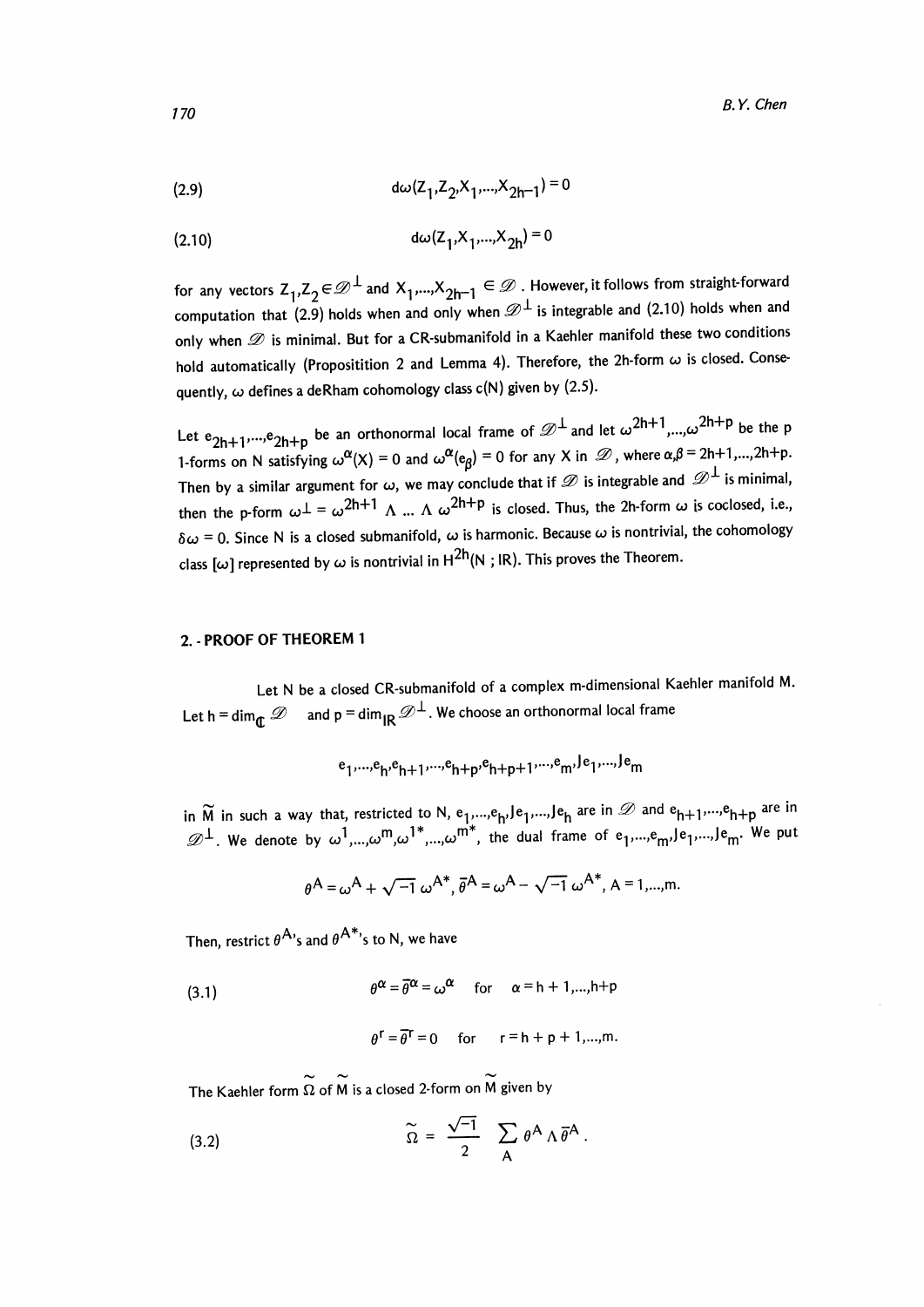Let  $\Omega = i^*\Omega$  be the 2-form on N induced from  $\Omega$  via the immersion  $i : N \to M$ . Then, (3.1) and (3.2) give

(3.3) 
$$
\Omega = \frac{\sqrt{-1}}{2} \sum_{i=1}^{h} \theta^i \Lambda \overline{\theta}^i.
$$

It is clear that  $\Omega$  is a closed 2-form on N and it defines a cohomology class  $[\Omega]$  in  $H^2(N; IR)$ . (2.4) and (3.3) imply that the canonical class  $c(N)$  and the class  $[\Omega]$  satisfy

$$
[\Omega]^{\mathsf{h}} = (-1)^{\mathsf{h}}(\mathsf{h}!)c(\mathsf{N}).
$$

If  $\mathscr D$  is integrable and  $\mathscr D^{\perp}$  is minimal, then Theorem 3 and (3.4) imply that  $H^{2k}(N : IR) \neq 0$  for  $k = 1, 2, ..., h$ . (Q.E.D).

Because every hypersurface of a Kaehler manifold is a CR-hypersurface, Theorem 1 implies the following.

COROLLARY 5. Let N be a (2m-1)-dimensional closed manifold with  $H^{2k}(N;IR) = 0$  for some  $k < m$ . Then any immersion from N into a (complex) m-dimensional Kaehler manifold  $\widetilde{M}$  is a CR-hypersurface such that either its holomorphic distribution is not integrable or its totally real distribution is not minimal.

Remark. CR-products of a Kaehler manifold are examples of CR-submanifold whose holomorphic distributions are integrable and whose totally real distributions are minimal. Therefore, the assumption on cohomology groups are necessary for Theorem 1.